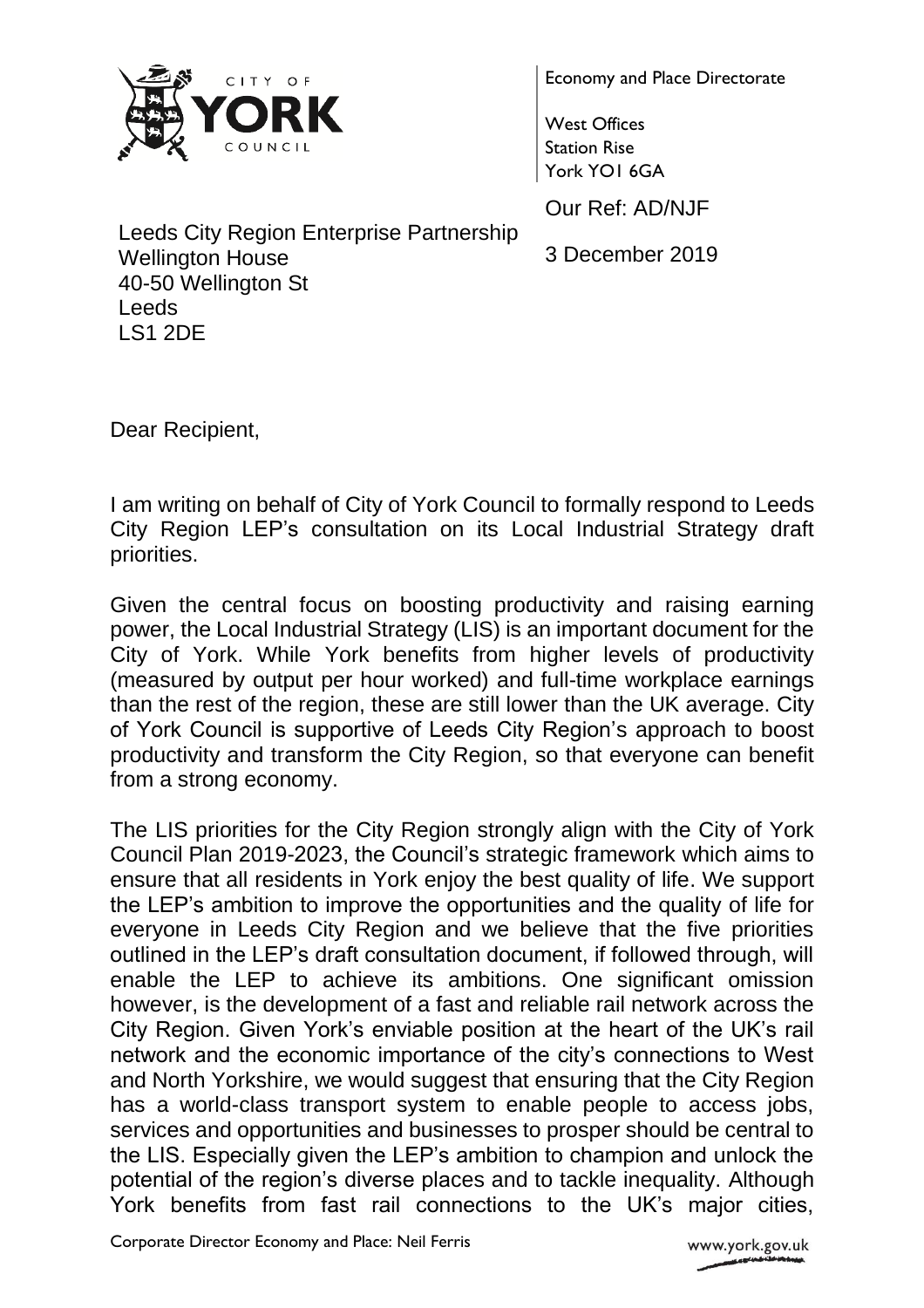connections to neighbouring towns such as Harrogate and Selby are slow and infrequent. Station facilities and public transport provision across the City Region need upgrading if residents are to be encouraged to travel sustainably.

Elsewhere, we welcome the focus on improving the quality, affordability and availability of business premises across the City Region. Ensuring the supply of high-quality workspace in York is a key concern. Especially in maintaining the critical mass of rail employment in the city, with York home to 5,000 jobs – 10% of the national rail industry and two-thirds of all rail jobs in Yorkshire and the Humber. York Central is key to this, and that development is rightly at the heart of the Council's economic strategy. Support for the development was included in the LEP's strategic economic plan, and must also be a priority in the LIS. It is also important that the LEP encourages and supports entrepreneurship and business start-ups, ensuring the provision of suitable premises for early stage businesses – a significant gap in the current business support ecosystem.

We are also supportive of the ambition to provide finance for businesses scaling-up and transitioning to low-carbon methods, the latter vital if the LEP is to drive clean growth across the City Region. However it is important to note that while providing business support through Growth Hub funding is necessary, it is not sufficient as the scale of funding available means that only a very small fraction of businesses are in receipt of this money. We welcome the LEP's alternative thinking around how it can use its business support programmes to more effectively incentivise the kinds of business behaviours it would like to see across the City Region, removing current barriers in funding accessibility which often favour certain sectors and types of transactions (e.g. B2B over B2C), as well as incentivising employers to pay staff the real living wage, address the gender pay gap and drive clean growth.

York benefits from both a diverse and rapidly growing economy. The city has witnessed the fastest productivity growth of any area in West and North Yorkshire since 2012. The city has distinct sector specialisms in high value sectors such as rail, digital and ICT, finance and professional series, bio-tech and life sciences. However, York's popularity as a great place to live, work and visit also means that the city has strong employment in low productivity sectors such as food and accommodation, retail and health and social care, with these sectors representing close to half (46.8%) of all employment. The Council's forthcoming Economic Strategy will aim to raise productivity whilst also ensuring that economic growth is inclusive. We suggest that any approach in the LIS that aims to raise productivity and achieve inclusive growth in York and across the City Region focuses on three key things: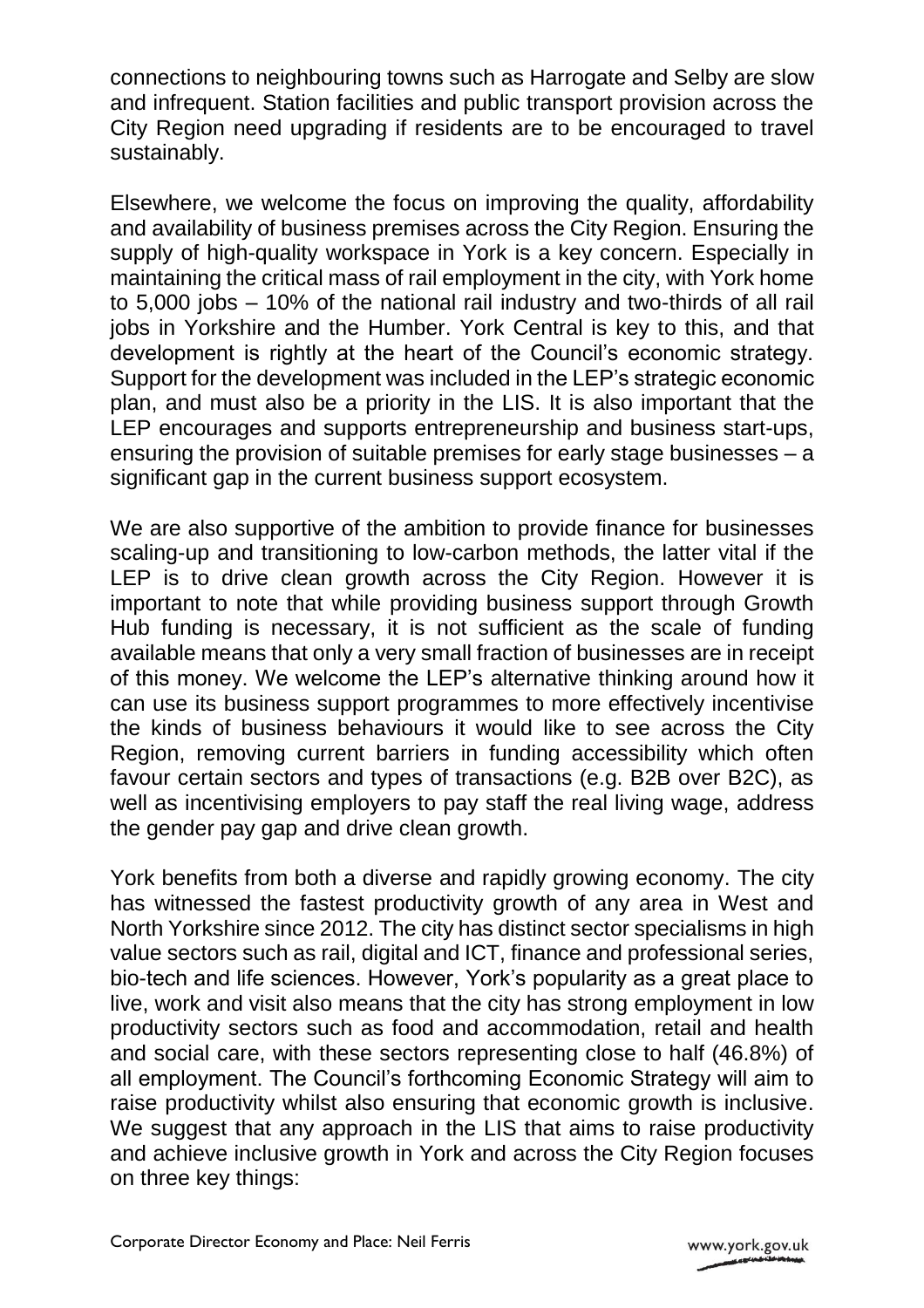- The creation of high-value jobs, including part-time roles;
- Supporting low productivity sectors to be more successful; and,
- Work with communities, local employers and anchor institutions to open up opportunities for residents.

We would emphasise here that broadening the range of part time roles available across the City Region is key to unlocking productivity, particular in female workers.

City of York Council also welcome the focus on promoting healthy, active lifestyles and ensuring that the region's environment is fit for future generations to enjoy. In March 2019, the Council declared a Climate Emergency and set a target to be Net Carbon Neutral by 2030 following evidence that globally we need to be well on the way to net zero emissions by 2030 in order to avoid the disastrous consequences of exceeding 1.5°C of warming. We therefore support the LEP's ambition to become a net zero carbon city region by 2038 at the latest, with significant progress by 2030. However, a greater focus on the skills needed around transitioning to modern methods of construction and sustainable construction is essential to delivering clean growth in housing, as well as ensuring that the City Region has the required infrastructure to enable the shift to electric vehicles. Furthermore, given the emphasis on active lifestyles, little is made of investing in, and encouraging, sustainable and active travel. City of York Council is prioritising the city's roads, footpaths and cycle network for improvement in an effort to increase the proportion of local journeys made by public transport/cycling/walking. We would like the LEP to also support this prioritisation.

The Council acknowledges that future mega-trends such as automation and digitisation will change the way that people work, both now and in the future. Supporting workers to adapt to technological change with better and creative skills is welcomed and will support workers to transition into well-paid jobs, and develop an inclusive economy. We support the LEP's focus on high quality careers and retraining services, for young people and adults alike, as well as ensuring that education and training provision meets the needs of local people and businesses. Ensuring that all funding for apprenticeships is spent locally, and that businesses across the City Region understand and benefit from the Apprenticeship Levy is key to building a skilled and strong City Region economy.

Finally, given the range of nationally-significant health assets that exists across Leeds City Region, the Council appreciates the City Region's ambition to be a world leader in healthcare technology. It is important to emphasise that York has notable strengths in life sciences, including both med-tech and biopharmaceuticals – the latter unique to York in comparison to the City Region. In addition, given the LEP's focus on the